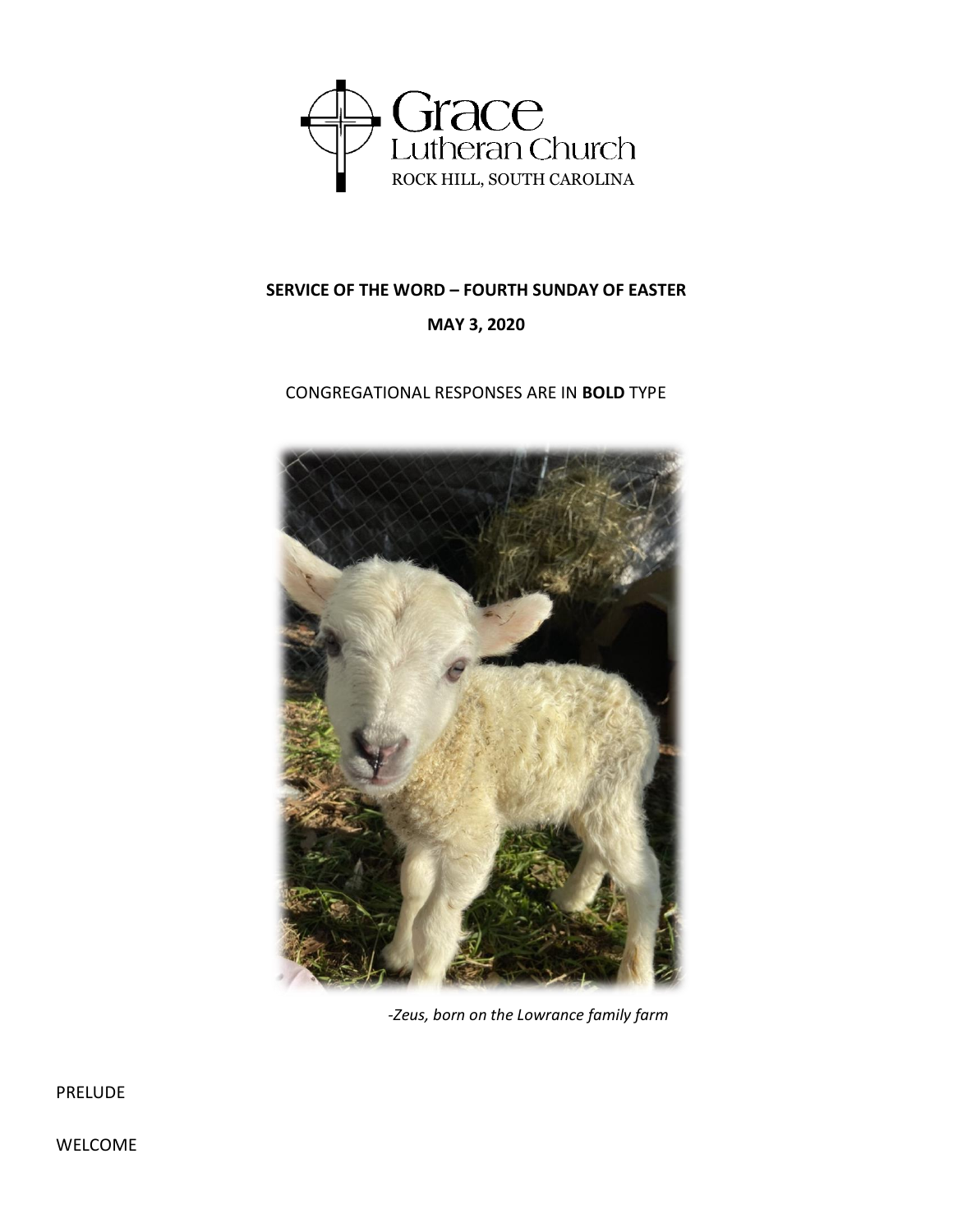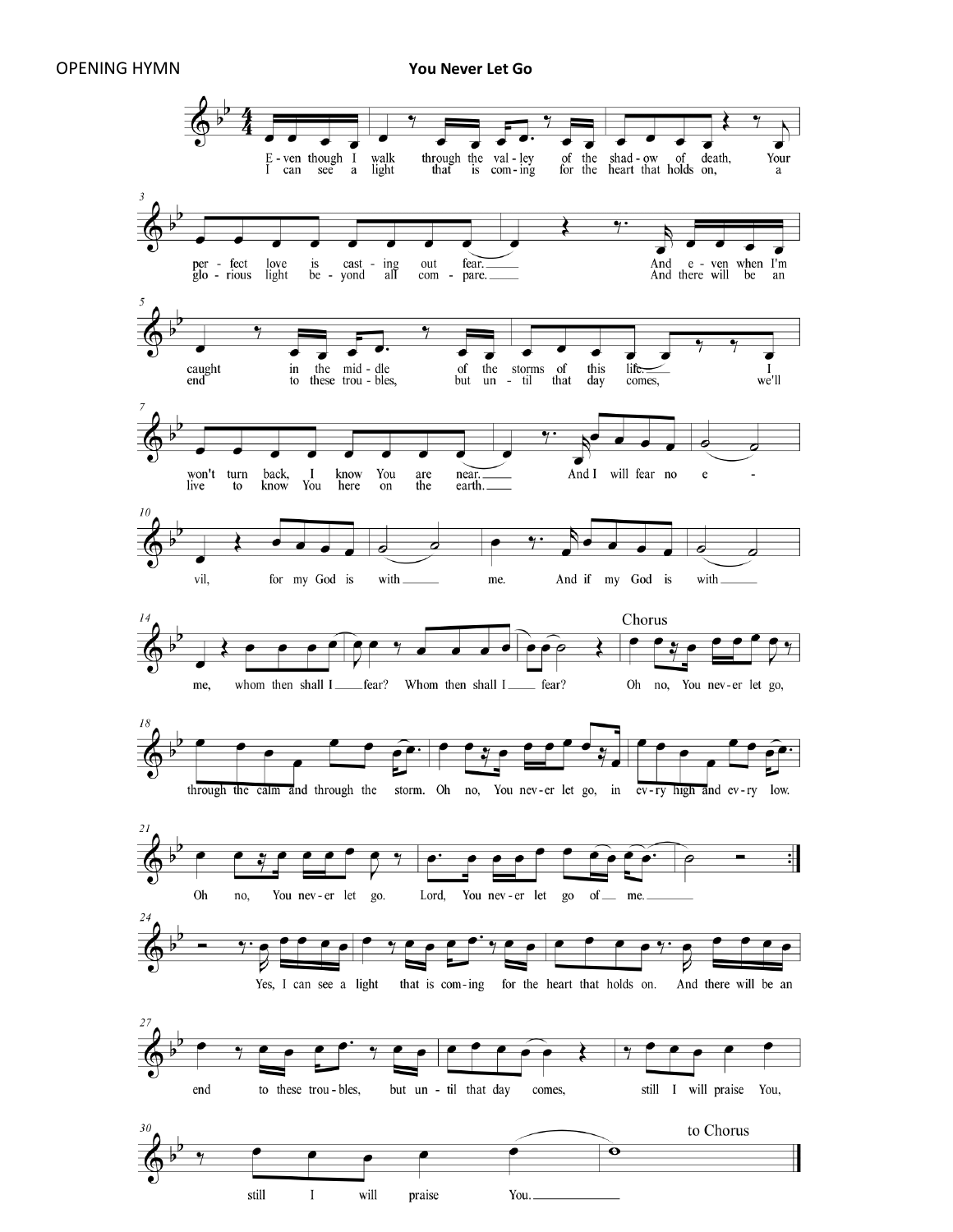## APOSTOLIC GREETING

The grace of our Lord Jesus Christ, the love of God, and the communion of the Holy Spirit be with you all. **And also with you.**

HYMN OF PRAISE "**This Is the Feast"**

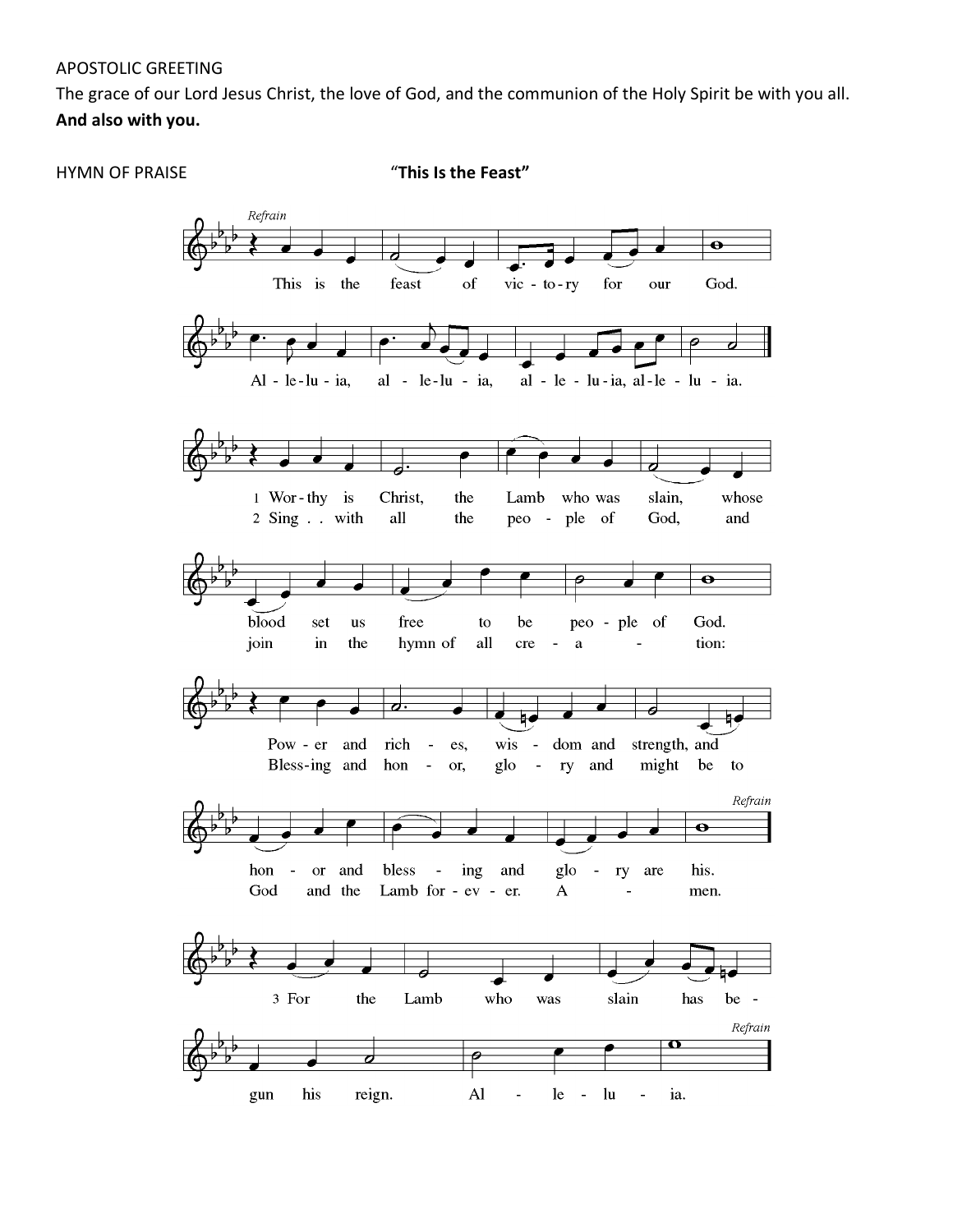## PRAYER OF THE DAY

The Lord be with you. **And also with you.**

Let us pray together**. O God our shepherd, you know your sheep by name and lead us to safety through the valleys of death. Guide us by your voice, that we may walk in certainty and security to the joyous feast prepared in your house, through Jesus Christ, our Savior and Lord, who lives and reigns with you and the Holy Spirit, one God, now and forever. Amen.**

## FIRST LESSON Acts 2:42-47

## *A reading from the Acts of the Apostles.*

 $42$ [The baptized] devoted themselves to the apostles' teaching and fellowship, to the breaking of bread and the prayers. <sup>43</sup>Awe came upon everyone, because many wonders and signs were being done by the apostles. <sup>44</sup>All who believed were together and had all things in common; <sup>45</sup>they would sell their possessions and goods and distribute the proceeds to all, as any had need. <sup>46</sup>Day by day, as they spent much time together in the temple, they broke bread at home and ate their food with glad and generous hearts, <sup>47</sup>praising God and having the goodwill of all the people. And day by day the Lord added to their number those who were being saved.

*The Word of the Lord.* **Thanks be to God.**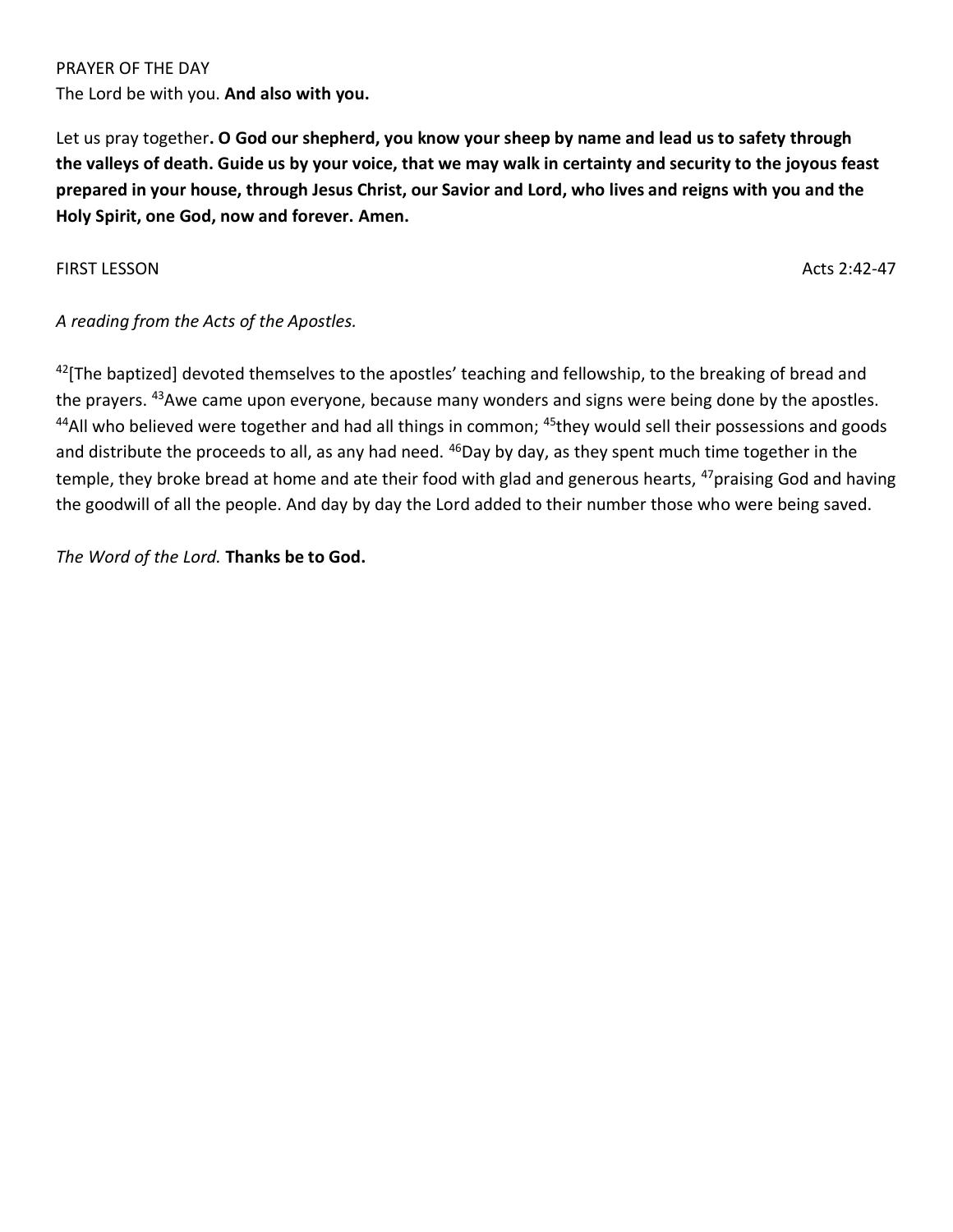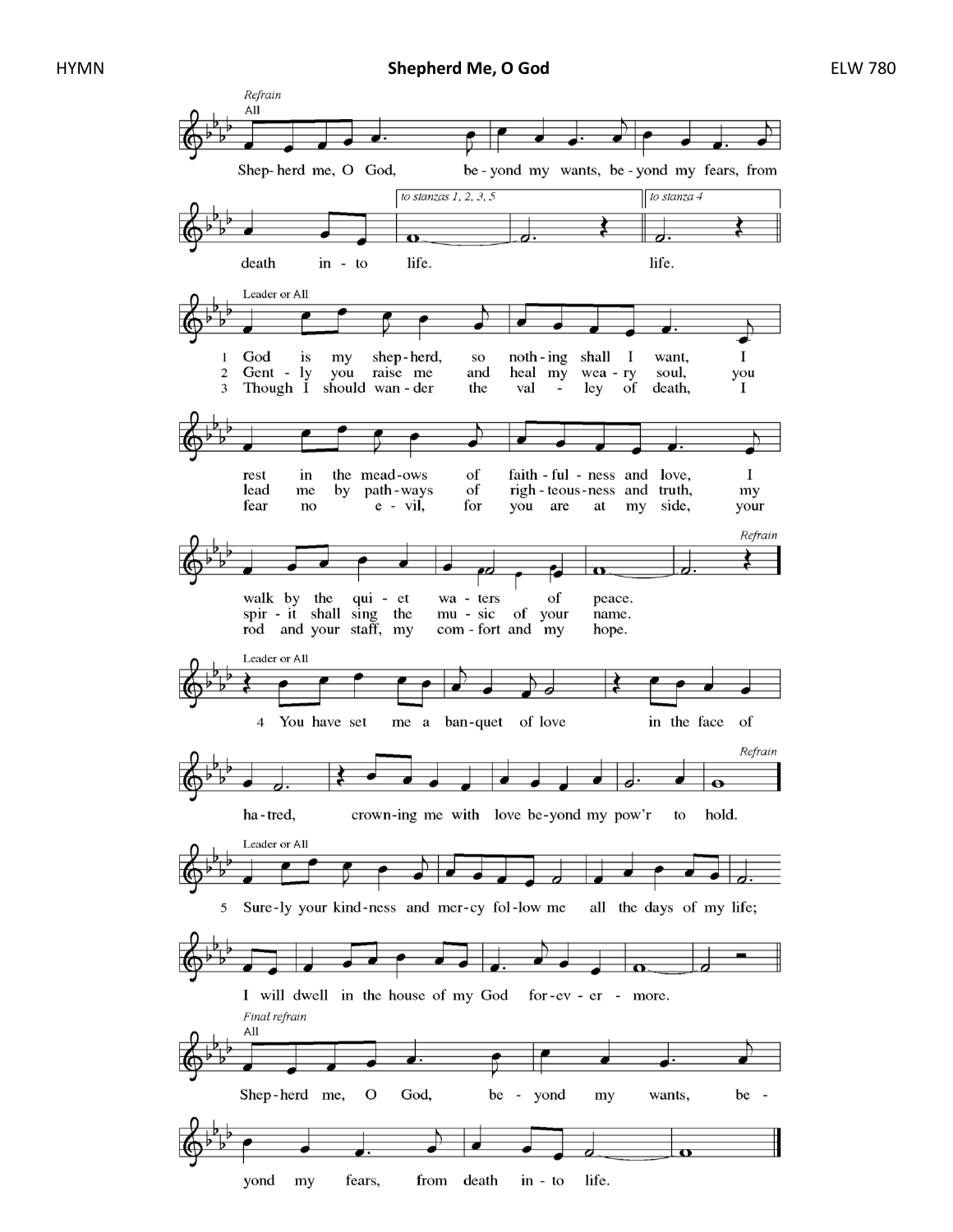## SECOND LESSON 1 Peter 2:19-25

# *A reading from 1 st Peter.*

<sup>19</sup>It is a credit to you if, being aware of God, you endure pain while suffering unjustly. <sup>20</sup>If you endure when you are beaten for doing wrong, what credit is that? But if you endure when you do right and suffer for it, you have God's approval. <sup>21</sup>For to this you have been called, because Christ also suffered for you, leaving you an example, so that you should follow in his steps. <sup>22</sup> He committed no sin, and no deceit was found in his mouth." <sup>23</sup>When he was abused, he did not return abuse; when he suffered, he did not threaten; but he entrusted himself to the one who judges justly. <sup>24</sup>He himself bore our sins in his body on the cross, so that, free from sins, we might live for righteousness; by his wounds you have been healed. <sup>25</sup>For you were going astray like sheep, but now you have returned to the shepherd and guardian of your souls.

## *The Word of the Lord.* **Thanks be to God.**



#### GOSPEL ACCLAMATION

# *The Holy Gospel according to John.* **Glory to you, O Lord.**

[Jesus said:] <sup>1</sup> "Very truly, I tell you, anyone who does not enter the sheepfold by the gate but climbs in by another way is a thief and a bandit. <sup>2</sup>The one who enters by the gate is the shepherd of the sheep. <sup>3</sup>The gatekeeper opens the gate for him, and the sheep hear his voice. He calls his own sheep by name and leads them out. <sup>4</sup>When he has brought out all his own, he goes ahead of them, and the sheep follow him because they know his voice. <sup>5</sup>They will not follow a stranger, but they will run from him because they do not know the voice of strangers." <sup>6</sup>Jesus used this figure of speech with them, but they did not understand what he was saying to them. <sup>7</sup>So again Jesus said to them, "Very truly, I tell you, I am the gate for the sheep.  ${}^{8}$ All who came before me are thieves and bandits; but the sheep did not listen to them.  ${}^{9}$ l am the gate. Whoever enters by me will be saved, and will come in and go out and find pasture.  $^{10}$ The thief comes only to steal and kill and destroy. I came that they may have life, and have it abundantly."

*The Gospel of the Lord.* **Praise to you, O Christ.**

GOSPEL John 10:1-10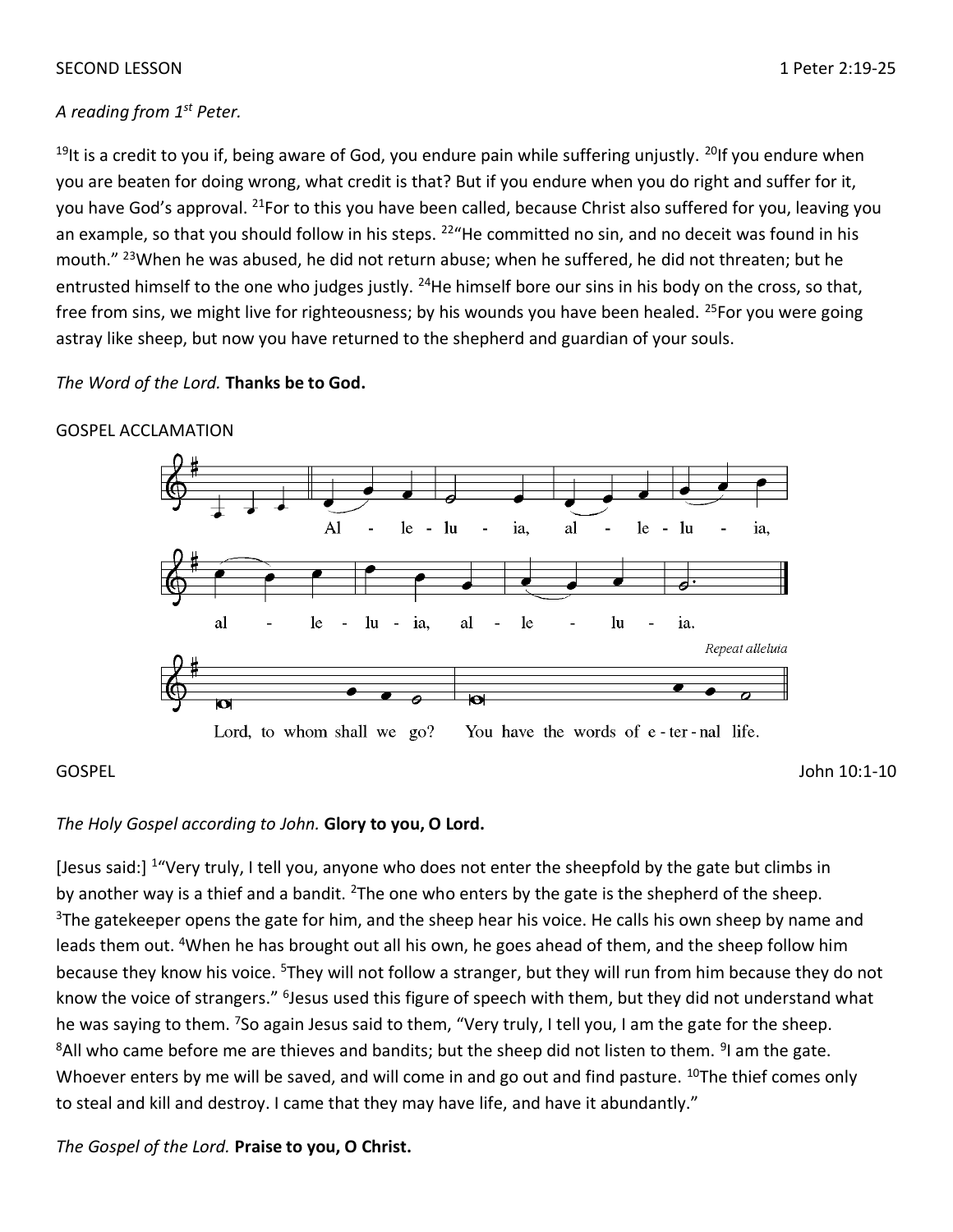**ELW 789** 

**HYMN OF THE DAY** Savior, like a Shepherd Lead Us like a shep-herd lead us; much we need your ten - der care.  $Sav$  - ior  $\mathbf{1}$ be the guard-ian of our way;  $\overline{2}$ We are yours; in love be - friend us, You have prom-ised to re - ceive us, poor and sin - ful though we be;  $3<sup>1</sup>$  $Ear - ly$ let us seek your fa - vor, ear - ly let us do your will;  $\overline{4}$ your pleas-ant pas-tures feed us, for our use your fold pre-pare.  $In$ seek us when we go keep your flock, from sin de - fend us, a - stray. you have mer-cy to re-lieve us, grace to cleanse, and pow'r to free. bless - ed Lord and on - ly Sav - ior, with your love our spir - its fill. Bless-ed Je-sus, bless-ed  $Je - sus$ , you have bought us; we are yours. Bless-ed Je-sus, bless-ed Je - sus, hear us chil - dren when we pray. Je-sus, bless-ed Bless-ed  $Je - sus.$  $ear - ly$ let us turn to you. Je-sus, bless-ed you have loved us, love us Bless-ed  $Je - sus$ , still. Bless-ed bless-ed Je-sus, you have bought us; we  $Je - sus$ , are vours. hear us chil - dren when we pray. Je-sus, bless-ed Je-sus, Bless-ed Bless-ed Je-sus, bless-ed Je-sus,  $ear - ly$ let you. us turn to Bless-ed Je-sus, bless-ed Je-sus, you have loved us, love us still.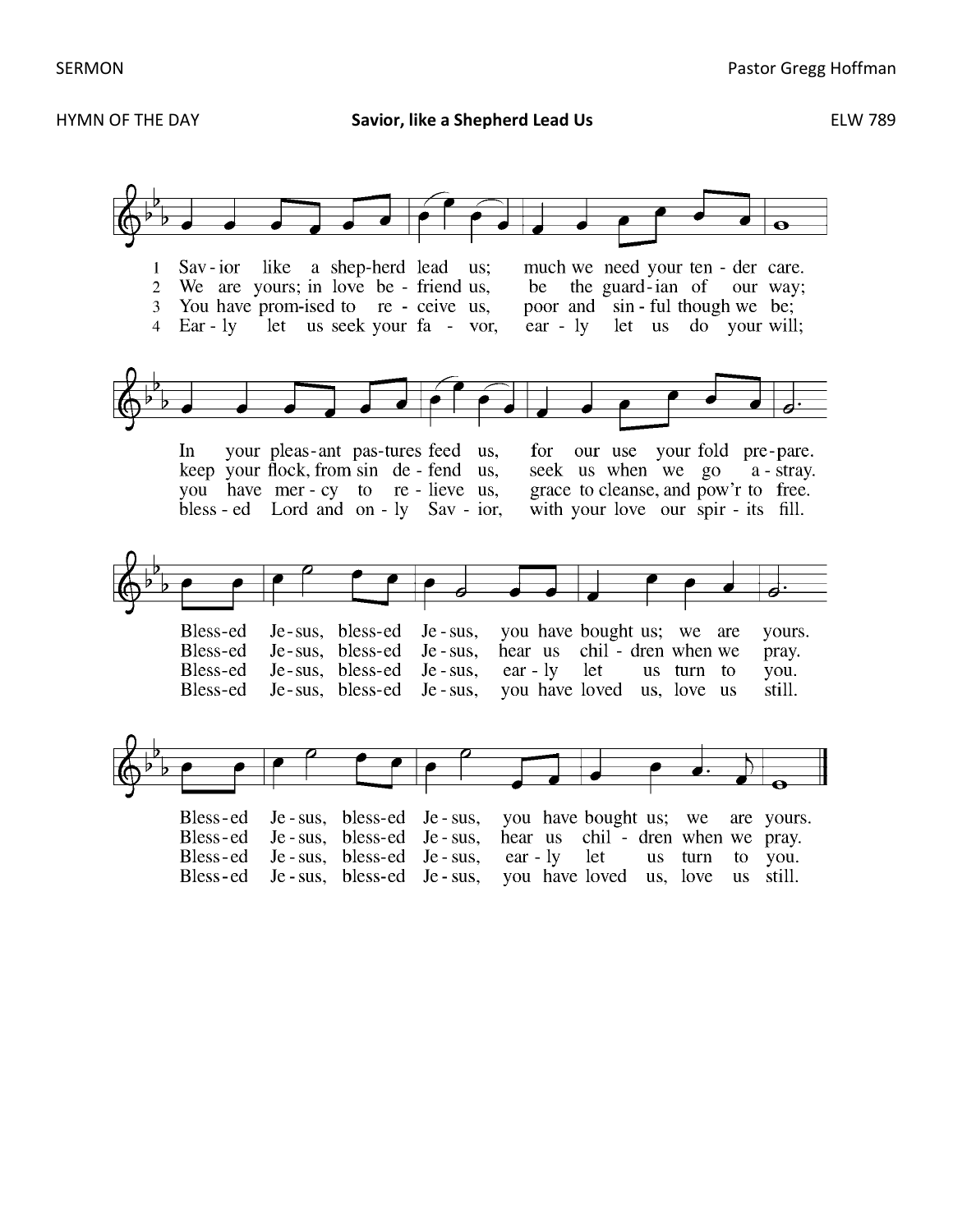## NICENE CREED

With the whole church, let us confess our faith, using the words of the Nicene Creed.

**We believe in one God, the Father, the Almighty, maker of heaven and earth, of all that is, seen and unseen. We believe in one Lord, Jesus Christ, the only Son of God, eternally begotten of the Father, God from God, Light from Light, true God from true God, begotten, not made, of one Being with the Father; through him all things were made. For us and for our salvation he came down from heaven, was incarnate of the Holy Spirit and the virgin Mary and became truly human.** 

**For our sake he was crucified under Pontius Pilate; he suffered death and was buried. On the third day he rose again in accordance with the scriptures; he ascended into heaven and is seated at the right hand of the Father. He will come again in glory to judge the living and the dead, and his kingdom will have no end.**

**We believe in the Holy Spirit, the Lord, the giver of life, who proceeds from the Father and the Son, who with the Father and the Son is worshiped and glorified, who has spoken through the prophets. We believe in one holy catholic and apostolic church. We acknowledge one baptism for the forgiveness of sins. We look for the** ☩ **resurrection of the dead, and the life of the world to come. Amen.** 

## PRAYERS OF INTERCESSION

Uplifted by the promised hope of healing and resurrection, we join the people of God in all times and places in praying for the church, the world, and all who are in need.

Shepherding God, we thank you for the educational ministries of your church. Enrich the work of teachers, professors, mentors, advisors, and faculty at colleges, seminaries, and learning sites. Lord, in your mercy, **hear our prayer.**

Creating God, we praise you for those who maintain and operate farm equipment, for those who plant and harvest crops, for local farmers' markets, and for those involved in agriculture of any kind. Strengthen their hands as they feed the world. Lord, in your mercy, **hear our prayer.**

Guiding God, no one should be in want. Bid the nations to return to your paths of righteousness and inspire our leaders to walk in your ways, so that all your children would have the opportunity to live abundantly and sustainably. Lord, in your mercy,

## **hear our prayer.**

Comforting God, you carry us tenderly. We pray for those who walk through dark valleys overshadowed by anxiety and overwhelmed with suffering. We pray for healing for Emily, Kathy, Eric, Ellen, Doug, Mike, Ralph, Sabrina, Kim, Buck, Karen, Pauline, Mary, Darice, Jennifer, Frank, Bill, Madeline, Ed, Earl, Barbara, Steven, and Susan. Lord, in your mercy,

## **hear our prayer.**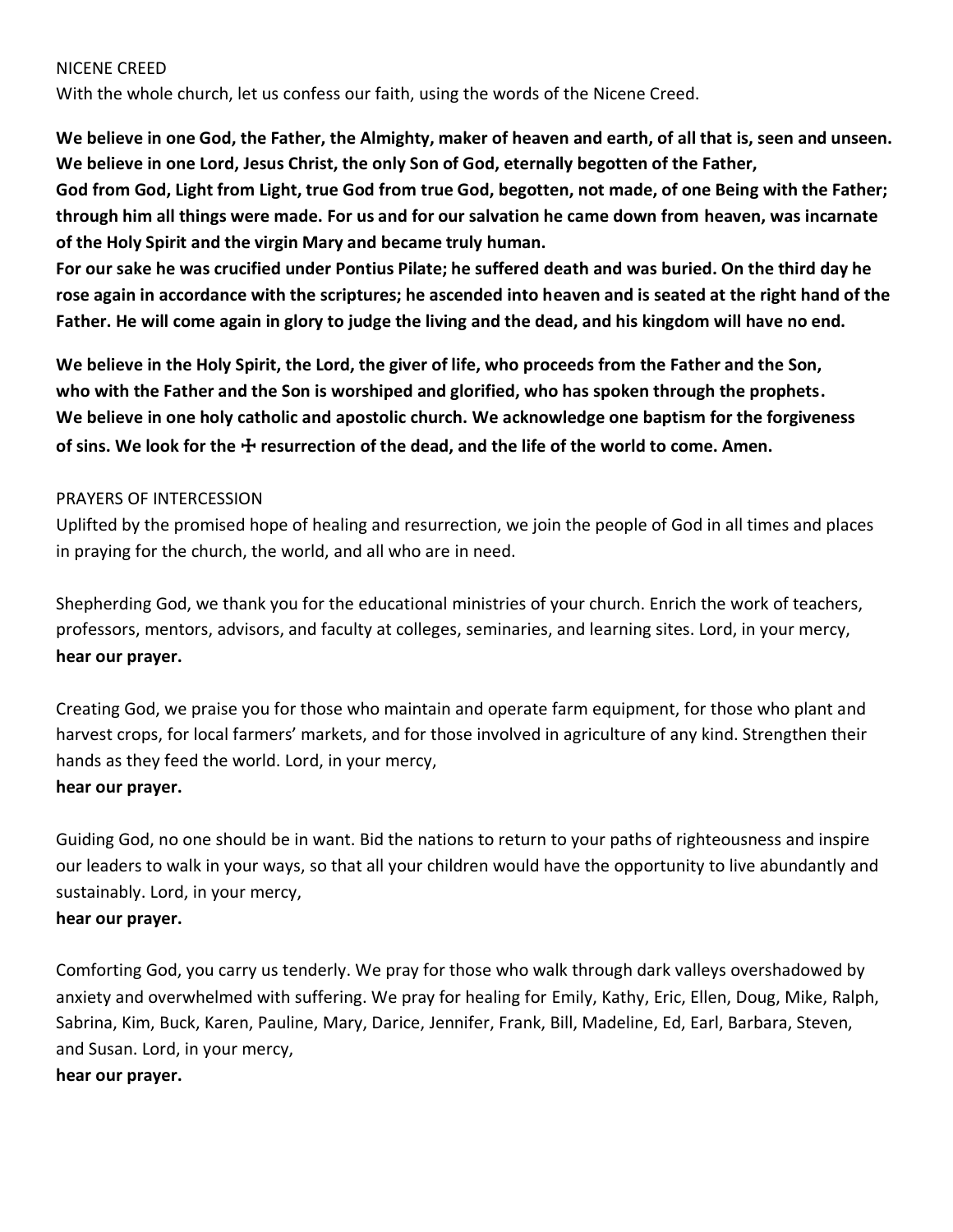Nurturing God, you desire justice for the hungry. Bless advocacy work, food pantries, and feeding ministries in our congregations. We pray for local outreach, and we give you thanks for the work of HOPE of Rock Hill and Pathways Community Center. May none of our neighbors lack for basic needs. Lord, in your mercy, **hear our prayer.**

Everlasting God, your beloved have heard your voice; you have called them by name and guided them to your side in death. We thank you for their lives of faithful witness. Lord, in your mercy, **hear our prayer.**

With bold confidence in your love, Almighty God, we place all for whom we pray into your eternal care; through Christ our Lord.

**Amen.**

SHARING THE PEACE The peace of the Lord be with you always. **And also with you.**

## OFFERING

*<https://onrealm.org/gracerockhill/-/give/now>*

ANTHEM THEM THEM THEM SHELL THE "Shelter Me" The Contract of the by Fr. Michael Joncas Grace Virtual Choir

# OFFERTORY RESPONSE *(Stand)* **"Praise God, from Whom all Blessings Flow"**

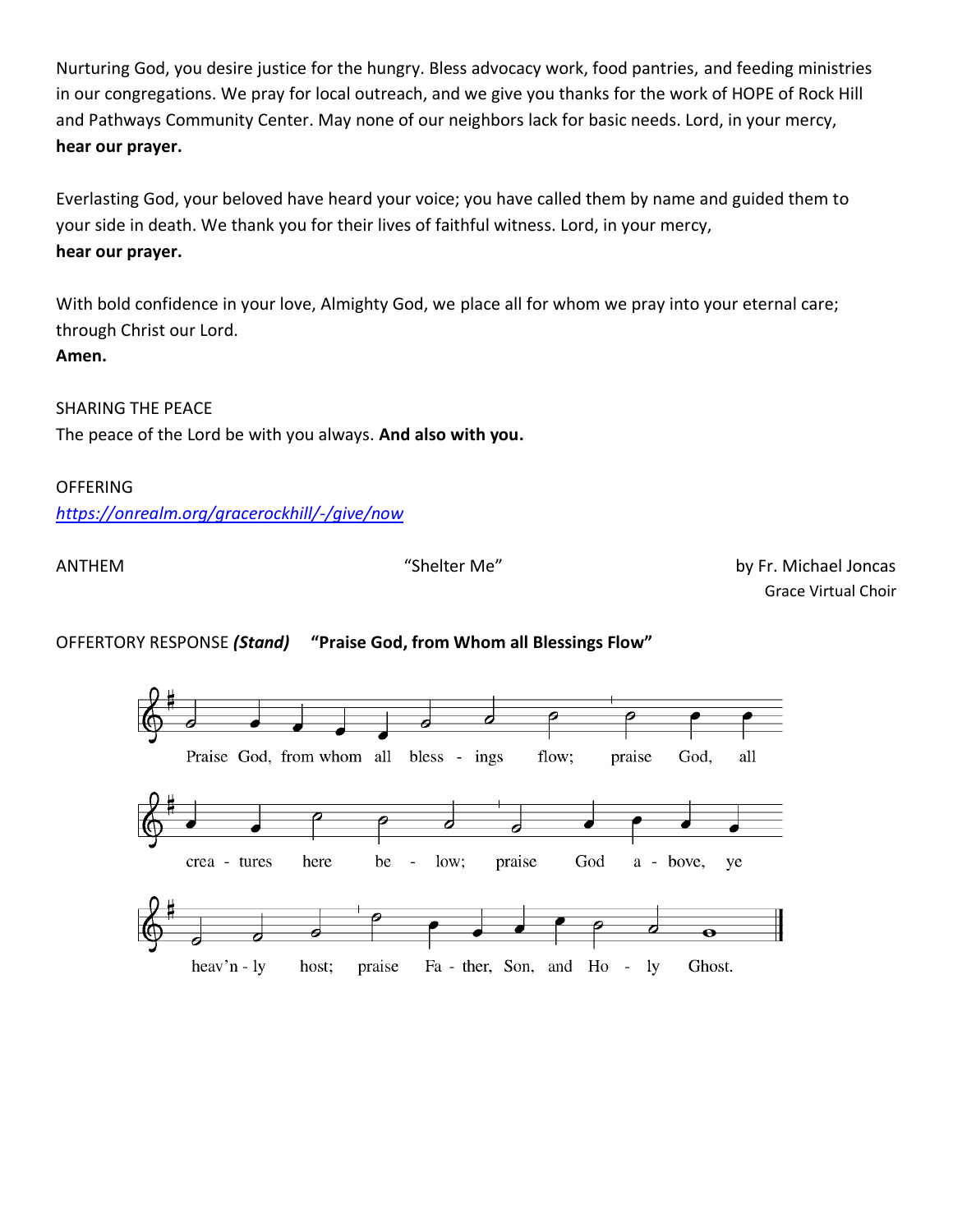## OFFERTORY PRAYER

## Let us pray together.

Merciful God, our gifts seem small compared to what you have given us, yet you make of our gifts an abundance, just as you do with our entire lives. We long for the day when you can feed us again at your table, but for today, may we draw strength from the nourishment of your word, and send us forth for **service in your name, for the sake of our risen Lord Jesus Christ. Amen.**

#### LORD'S PRAYER

United as one church, deployed across a great distance, we unite our voices and join in the prayer that our Lord taught us:

**Our Father, who art in heaven, hallowed be thy name, thy kingdom come, thy will be done, on earth as it is in heaven. Give us this day our daily bread; and forgive us our trespasses, as we forgive those who trespass against us; and lead us not into temptation, but deliver us from evil. For thine is the kingdom, and the power, and the glory, forever and ever. Amen.**

## ANNOUNCEMENTS

#### BLESSING

The blessing of the living God, Father,  $�}$  Son, and Holy Spirit, surround and sustain you, keep you from harm, and fill you with courage, as you share the joy of Christ with the world. **Amen.**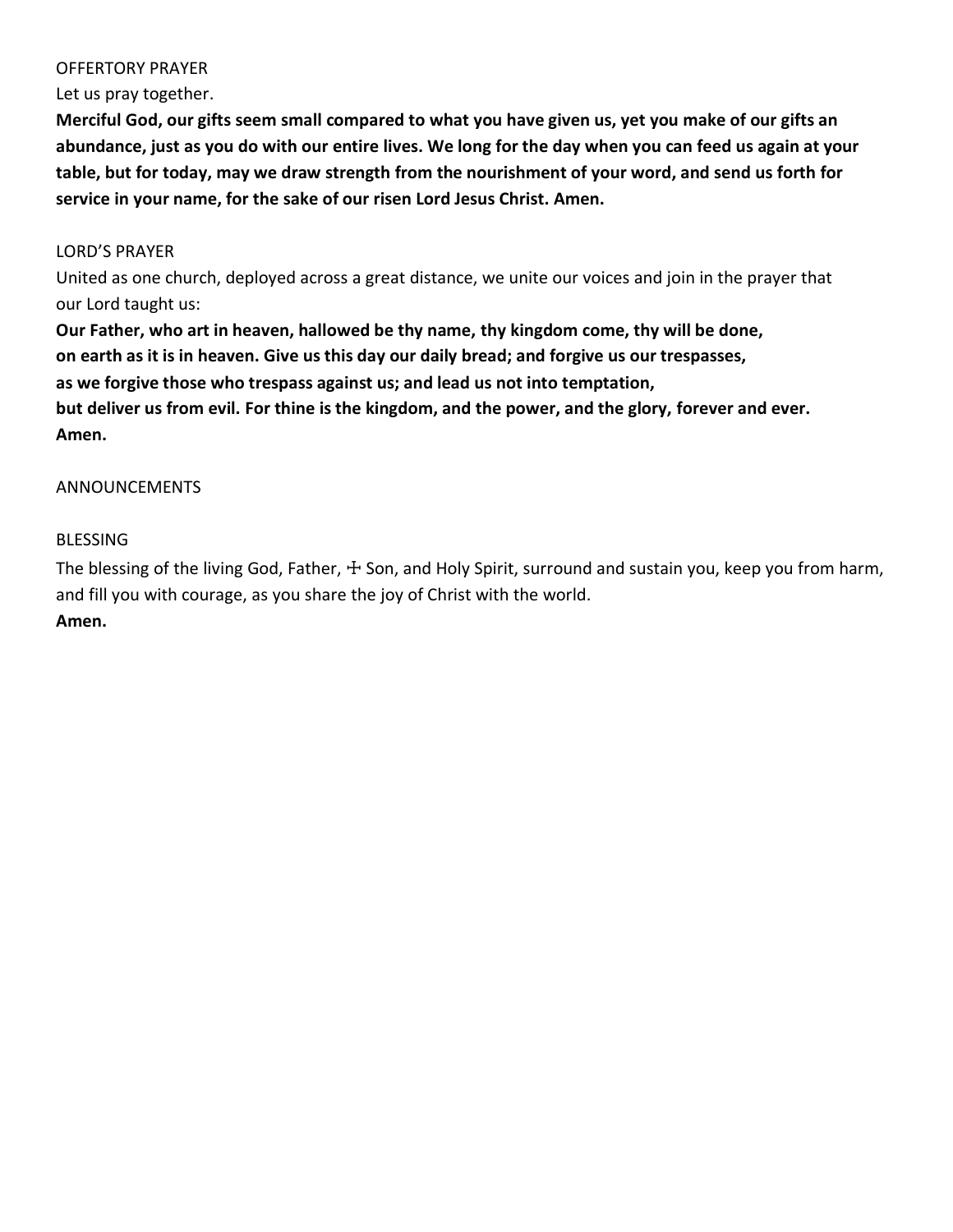

DISMISSAL

Alleluia! Christ is risen.

#### **Christ is risen indeed. Alleluia!**

You are the body of Christ raised up for the world. Go forth in peace.

**Thanks be to God.**